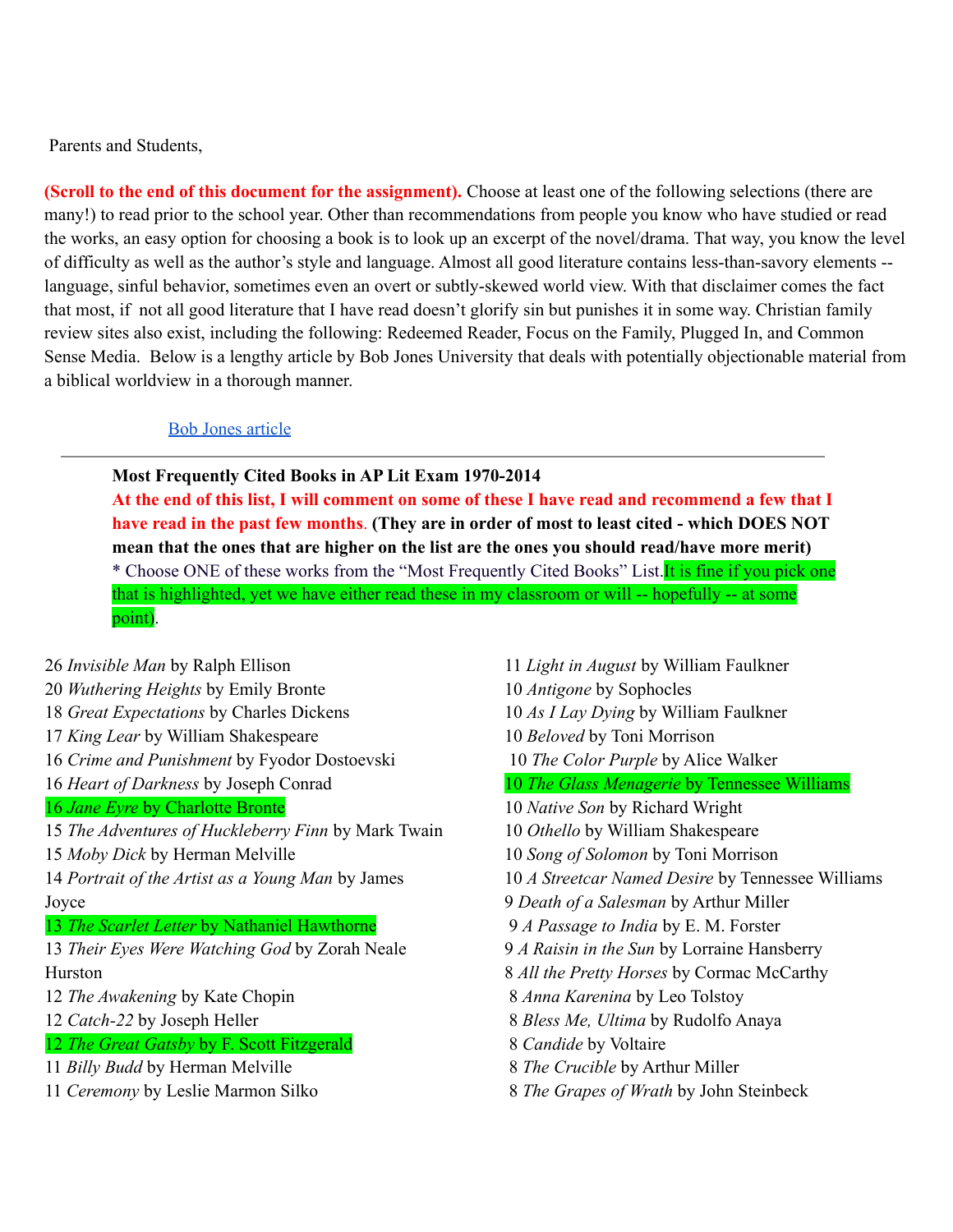*Jude the Obscure* by Thomas Hardy *The Jungle* by Upton Sinclair *Portrait of a Lady* by Henry James *Rosencrantz and Guildenstern Are Dead* Stoppard *Sula* by Toni Morrison *Waiting for Godot* by Samuel Beckett *All the King's Men* by Robert Penn Warren *Cry, The Beloved Country* by Alan Paton *Ethan Frome* by Edith Wharton *Lord Jim* by Joseph Conrad *Things Fall Apart* by Chinua Achebe *Age of Innocence* by Edith Wharton *A Doll's House* by Henrik Ibsen *An Enemy of the People* by Henrik Ibsen *Equus* by Peter Shaffer *Gulliver's Travels* by Jonathan Swift *Hedda Gabler* by Henrik Ibsen *Major Barbara* by George Bernard Shaw *Medea* by Euripides *The Merchant of Venice* by William Shakespeare *Moll Flanders* by Daniel Defoe *Mrs. Dalloway* by Virginia Woolf *Murder in the Cathedral* by T. S. Eliot *Obasan* by Joy Kogawa 6 *The Piano Lesson* by August

# **Additional late-20th and early 21st-century novels Selected from 2015-2019 exams:**

# - All the Light We Cannot See - Anthony Doerr

- Death in Venice Thomas Mann
- The Goldfinch Donna Tartt
- Kindred Octavia Estelle Butler
- Mama Day Gloria Naylor
- Man and Superman George Bernard Shaw

#### **Works from the May 2020 Exam**

- Tenant of Wildfell Hall Anne Bronte (1822) The Gift of Rain Tan Twan Eng (2007)
- Autobiography of an Ex-Colored Man James Weldon Johnson (1912)
- BUNNER SISTERS EDITH WHARTON (1916)
- THE VOYAGE OUT VIRGINIA WOOLF (1915)
- THE SKETCH BOOK OF GEOFFREY CRAYON – WASHINGTON IRVING (1912)

 *Madame Bovary* by Gustave Flaubert *The Mayor of Casterbridge* by Thomas Hardy *Oedipus Rex* by Sophocles *Pride and Prejudice* by Jane Austen *The Sound and the Fury* by William Faulkner *The Sun Also Rises* by Ernest Hemingway *The Tempest* by William Shakespeare *Tess of the D'Urbervilles* by Thomas Hardy *Wise Blood* by Flannery O'Connor

#### Wilson

 *The Turn of the Screw* by Henry James *Who's Afraid of Virginia Woolf?* by Edward Albee 5 *Bleak House* by Charles Dickens *The Cherry Orchard* by Anton Chkhov *Doctor Faustus* by Christopher Marlowe *Frankenstein* by Mary Shelley *Go Tell It on the Mountain* by James Baldwin *Hamlet* by William Shakespeare *Macbeth* by William Shakespeare *Mrs. Warren's Profession* by George Bernard Shaw

- 5 *Sister Carrie* by Theodore Dreiser
- 5 *A Tale of Two Cities* by Charles Dicken
	- The Power of One Bryce Courtena
	- The Bonesetter's Daughter Amy Tan
	- The Burgess Boys Elizabeth Strout

- Extremely Loud and Incredibly Close - Barbara Schultz

- The Memory Keeper's Daughter Kim Edwards
- The Alchemist Paulo Coelho
	-
	- HER LETTERS KATE CHOPIN (1894)
	- ONE AMAZING THING CHITRA BANERJEE DIVAKARUNI (2010)
	- THE AGE OF LIGHT WHITNEY SCHRARER (2019)
	- SO BIG EDNA FERBER (1924)
	- "A THREAD WITHOUT A KNOT" (1916) DOROTHY CANFIELD FISHER
	- THE MILL ON THE FLOSS GEORGE ELIOT (1860)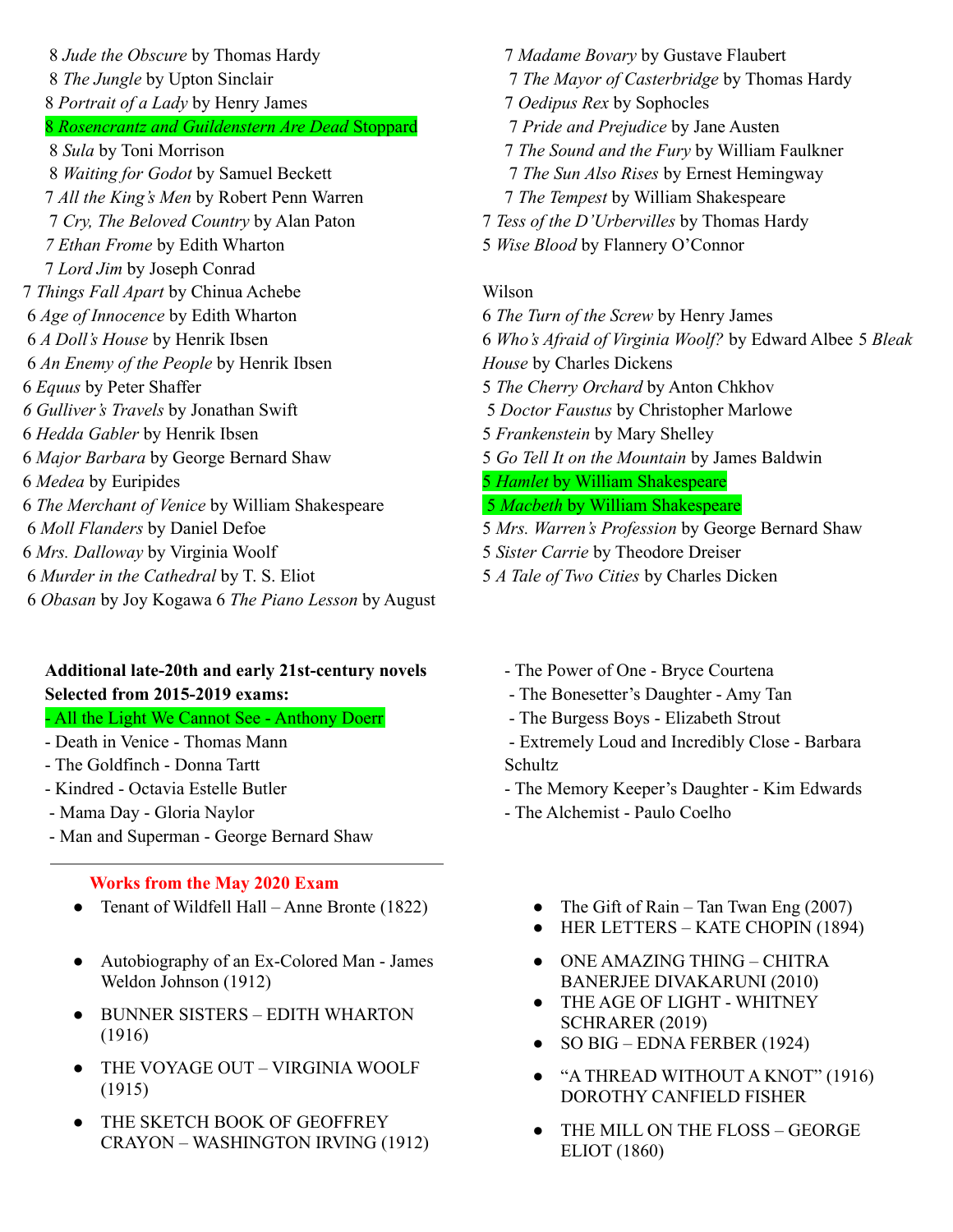- WASHINGTON SQUARE HENRY JAMES (1880)
- LOOK AT ME JENNIFER EGAN (2001)
- The Other Americans Laila Lalami (2019)
- Anita and Me Meera Syal (1996)

## Works listed on the 2021 released AP Literature Exam - May 5th test (Q3) that are not previously listed above:

- *All over Creation* by Ruth Ozeki
- *Brown Girl, Brownstones* by Paule Marshal
- *Elmet* by Fiona Mozley
- *Fences* by August Wilson
- *The God of Small Things* by Arundhati Roy
- *The Haunting of Hill House* by Shirley Jackson
- *Homegoing* by Yaa Gyasi
- *A House for Mr. Biswas* by V.S. Naipaul
- *● The House of Mirth* by Edith Wharton
- *● The House on Mango Street* by Sandra Cisneros
- *● Housekeeping* by Marilynne Robinson
- *● Howard's End* by E.M. Forster
- *● Nervous Conditions* by Tsiti Dangarmbga
- *● Never Let me Go* by Kazuo Ishiguro
- *● Northanger Abbey* by Jane Austen
- *● Passing* by Nella Larsen
- *● The Professor's House* by Willa Cather
- *● The Remains of the Day* by Kazuo Ishiguro
- *● The Round House* by Louise Eldrich
- *● Saturday -* by Ian McEwan
- *● The Secret Garden* by Francis Hodgson **Burnett**
- *● Sense and Sensibility* by Jane Austen
- *● Sing, Unburied, Sing* by Jesmyn Ward
- *● Uncle Tom's Cabin* by Harriet Beecher Stowe
- *● Where the Crawdads Sing* by Delia Owens
- *● White Teeth* by Zadie Smith
- *● Wide Sargasso Sea* by Jean Rhys

## **As far as my recommendations, following are my takes on some of these (and other) works:**

• *The Invisible Man* by Ralph Ellison is the first on the list, and I read it two years ago. I would NOT recommend it to lower high school students due to the violent and often rough times of a young black man's life during the civil rights movement.

• Anything by Charlotte or Emily Bronte is appropriate, but I have not read all of their novels.

•*A Tale of Two Cities, Great Expectations, David Copperfield* - anything by Dickens is appropriate and good.

• Most anything by Mark Twain is good; *Huckleberry Finn* would be a nice (yet, also tough with the racial tension) read if one has read *Tom Sawyer*.

• Herman Melville - I've read *Moby Dick*, and it is worthy yet a monster of a novel. I suggest maybe *Billy Budd* as a shorter Melville work, or even "Bartleby, the Scrivener" which is a short story but challenging.

• Anything by William Faulkner is worth reading but usually contains heavy subject matter.

• *All the Pretty Horses* by Cormac McCarthy - kind of a western from a teenage boy's point of view. I haven't read it, but it looks pretty interesting and is written by a Knoxville-bred author who still frequents the local Barnes and Noble.

- *Song of Solomon* by Toni Morrison (more of a modern classic).
- *Ethan Frome* by Edith Wharton is good and not lengthy, but it's been awhile since I've read it. A couple of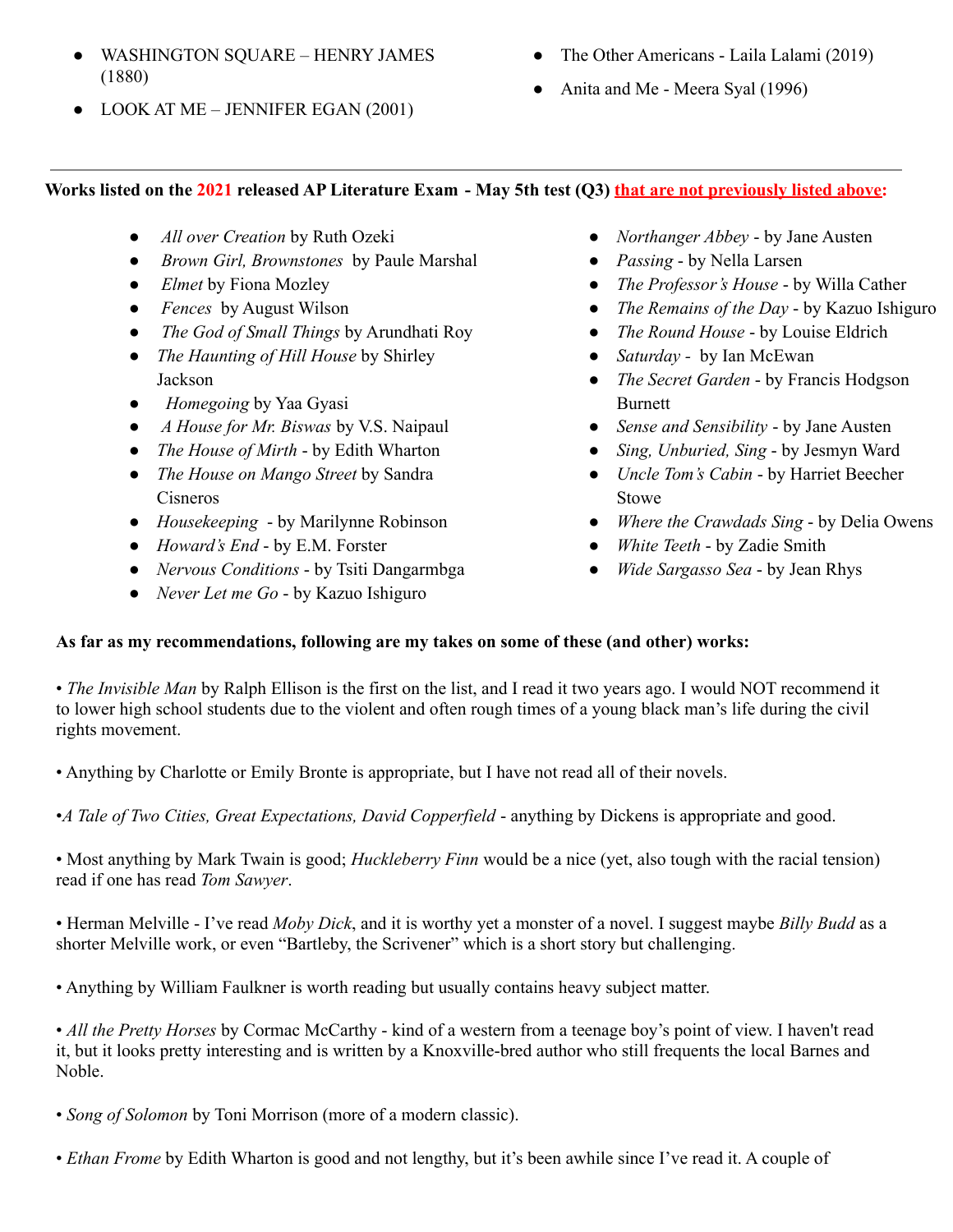students chose it last year because it was short but did not enjoy it!

• *Pride & Prejudice* by Jane Austen is a great readable classic. (Some will not like the cookie cutter ending, but it is what it is. It's worth the read.)

- *Gulliver's Travels* is a great adventure novel (I have only read excerpts).
- *For One More Day* Mitch Albom Bittersweet yet hopeful.
- *A Better Man* Louise Penny a series novel of a morally upright French detective solving a crime.
- *Dear Edward* Ann Napolitano a moving account of a young boy who is the sole survivor of a plane crash.

• *The Clover Girls* - Viola Shipman - A nostalgic novel about four adult women who are summoned back to their childhood summer camp.

• *Clock Dance* - Anne Tyler - a hopeful, late-life coming-of-age novel.

• *Biloxi* - Mary Miller - A Southern fiction novel about a man, his dog, and the strange turns life can take.

• *All Over but the Shoutin'* - Rick Bragg (non-fiction) - Alabama professor and *Southern Living* columnist shares his poverty-stricken childhood and his emerging literary career, paying homage to his mother.

• *The Awakening* - by Kate Chopin - a short novel I read recently. It's well-written and worth the read, but contains mature themes (a woman having an adulterous relationship, but the sin is not glorified but rather contains consequences that are biblically based).

• Anything by C.S. Lewis is great.

• I love Flannery O'Connor! She is Southern gothic, and her stories contain strong Christian themes (albeit many times exposing hypocrisy of false religion). It's not light reading and usually contains an ironic twist.

• *The Glass Hotel*- by Emily St. John Mandel (the same author as *Station Eleven*). While I don't like it as well as *Station Eleven*, the characters are believable, and the interweaving of characters' lives is deftly written.

• *A Thousand Splendid Suns* - by Khaled Hosseini is a beautiful but sometimes harsh story set against the volatile events of Afghanistan's last thirty years, so historical fiction. Again, much literary merit but not difficult to read (this is the author of *The Kite Runner*, which I have not read).

• *Where the Crawdads Sing*- is a coming-of-age novel that has been very popular the last couple of years. I enjoyed it, but it does have some mature material (PG-13).

• *The Alchemist* - A delightful read, almost allegorical, with biblical themes.

• *Middlemarch -* by George Eliot (the pen name of Mary Ann Evans) - I have not read this but plan to at least begin it this summer (it's 848 pages!). My uncles, one a public high school English teacher and the other a college English professor, both tell me that for any serious English scholar, this is a "must-read!"